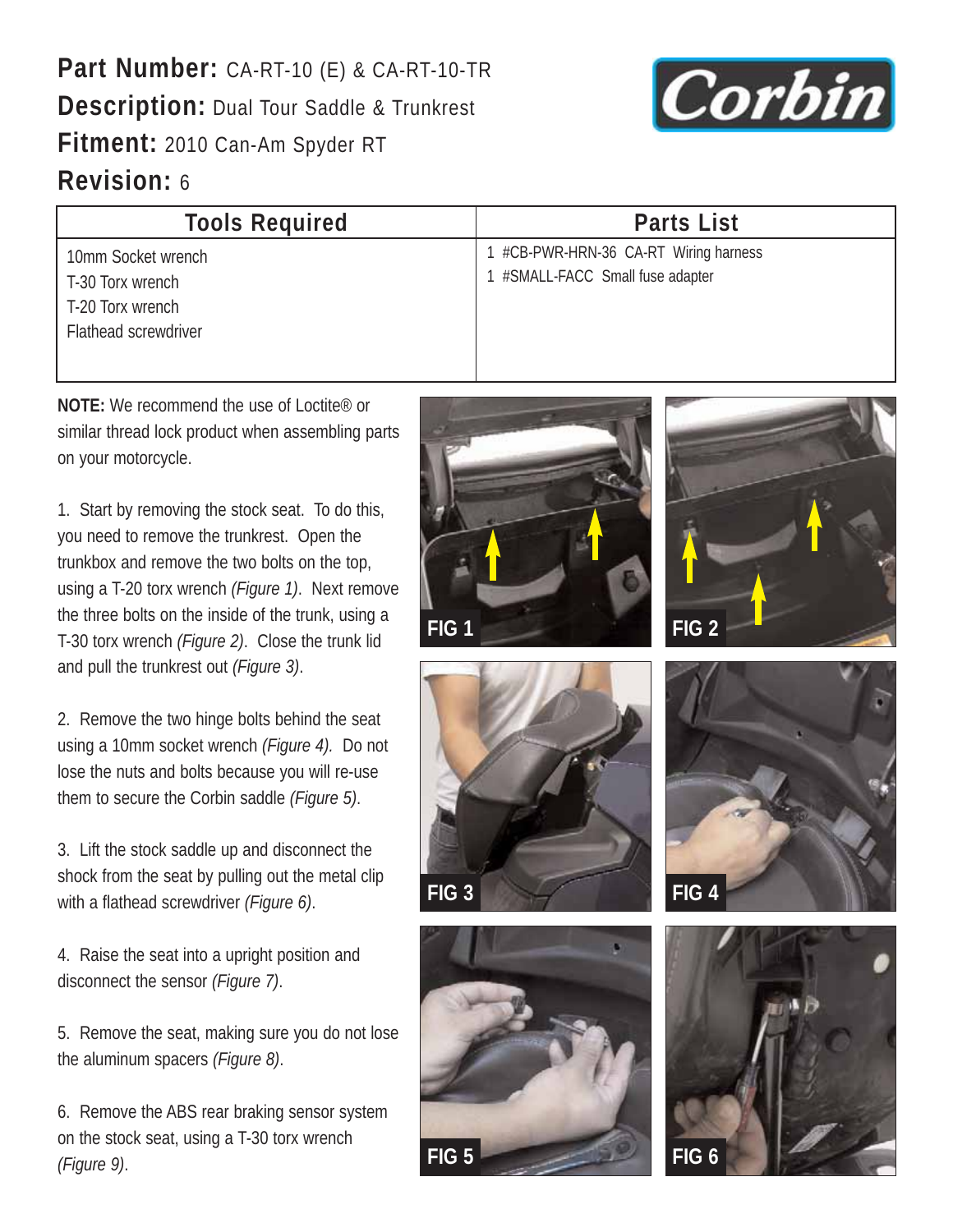7. Remove the shock from the bike, by pulling out the metal clip with a flathead screwdriver (Figure 10).

8. Install the ABS rear braking sensor system onto the Corbin saddle, using the stock bolts.

9. Install your Corbin saddle where you removed the bolts in step two and secure using the stock bolts. Snug the bolts, close seat to latch, then tighten.

**IMPORTANT:** The Corbin hinge brackets are adjustable. Only SNUG the bolts in the previous step so that you can adjust position of the saddle to latch. Once properly aligned, tighten securely.

**NOTE:** Always open the fuel door when opening and / or closing the seat on the hinge.

10. Plug the ABS rear braking sensor system into your Spyder.

11. Push seat down and latch into the stock locking mechanism.

## **TRUNKREST INSTALLATION:**

1. Remove the plastic trim on the stock seat. To do this, give the plastic fastener a 1/4 turn, then pop them out *(Figure 11)*.

2. Install the plastic trim onto the bike by using the stock bolts and plastic fasteners *(Figure 12)*.

3. Install the Corbin trunkrest using the stock bolts.

## **HEATER INSTALLATION:**

1. Remove the two piece plastic fastener on the trim panel, then remove the panel *(Figure 13)*.











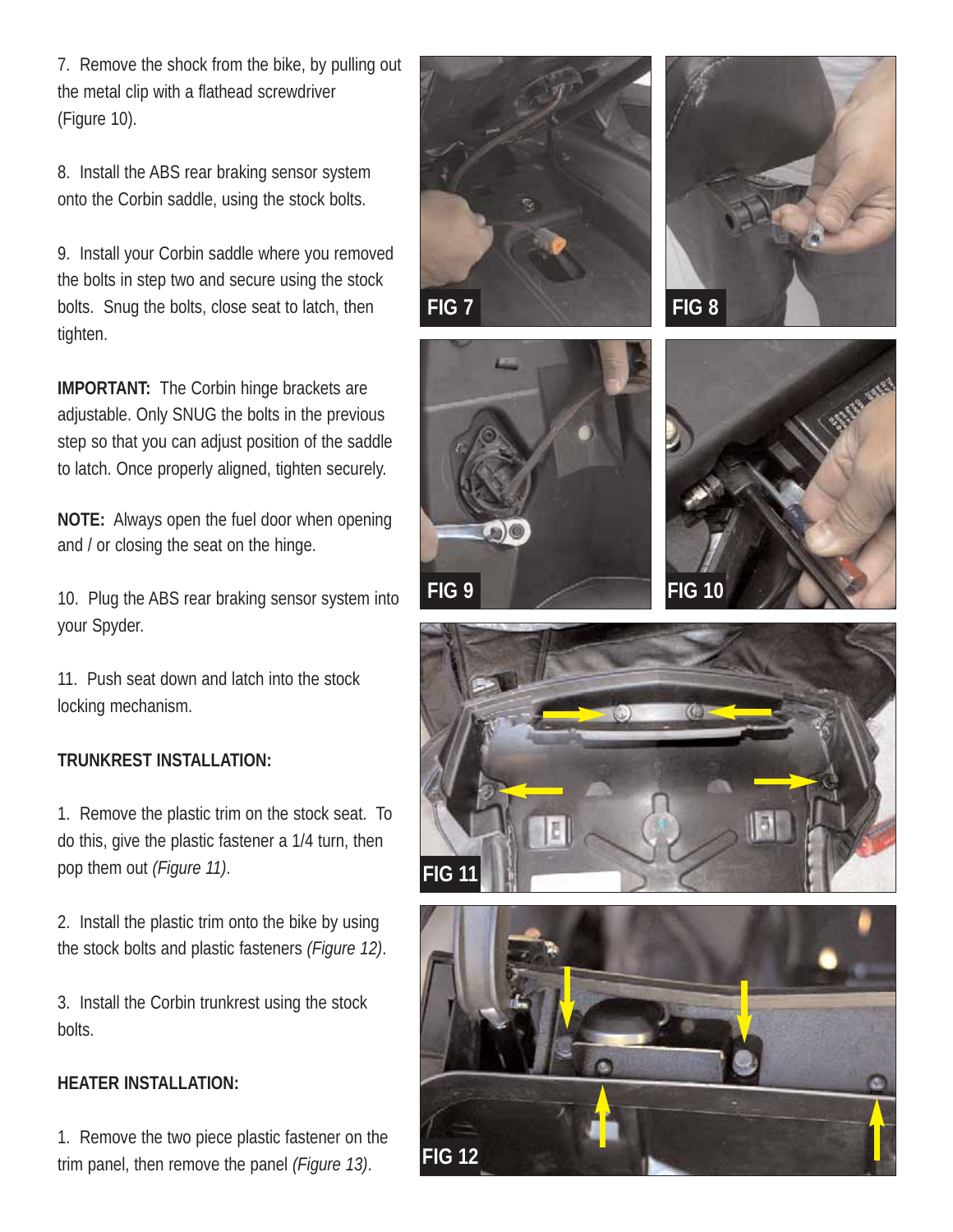2. Remove the right side panel *(Figure 14)*.

3. Unzip the zippered liner in the front trunk to gain access to the fuse box *(Figure 15)*.

4. Remove the waterproof plastic cover, covering the fuse box *(Figure 16)*.

5. Remove the fuse box cover.

6. Remove the 20amp fuse in the middle of the fuse box cover *(Figure 17)*.

7. Make a notch in the fuse box cover using a dremmel or file *(Figure 18)*.

**NOTE:** Location should be 1/2" wide x 1/4" depth. Start notch location on the edge where the flat lip of lid corners up on the bottom right side.

**NOTE:** Put a little bit of silicone around the wire to help prevent water from getting through the notch in the fuse box cover.

8. Remove the F510amp fuse in the fuse box and put it onto the supplied fuse adapter *(Figure 19)*.

9. Insert the fuse adapter back into the F5 fuse slot *(Figure 20)*.

10. Remove the 2 piece plastic fasteners on the plastic cover in two locations *(Figure 21)*.

11. Route the wiring harness under the plastic cover *(Figure 22)* and then attach the ground wire onto the bolt where the bike is grounded.

12. Continue routing the wiring harness under the plastic side panel *(Figure 23)*, out through the front and down behind the fuse box *(Figure 24)*.